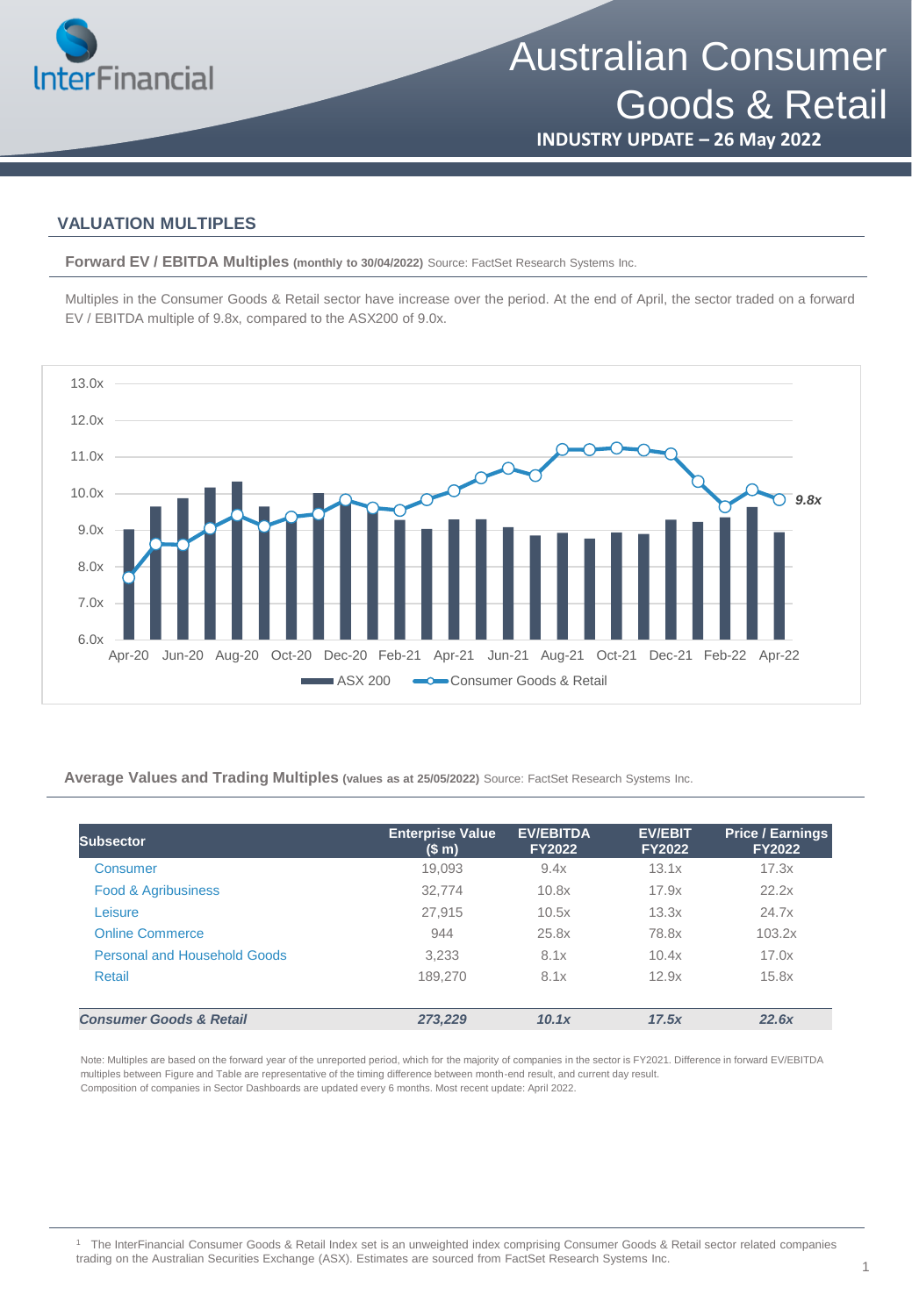

# Australian Consumer Goods & Retail

**INDUSTRY UPDATE – 26 May 2022**

#### **MERGER & ACQUISITION NEWS…**

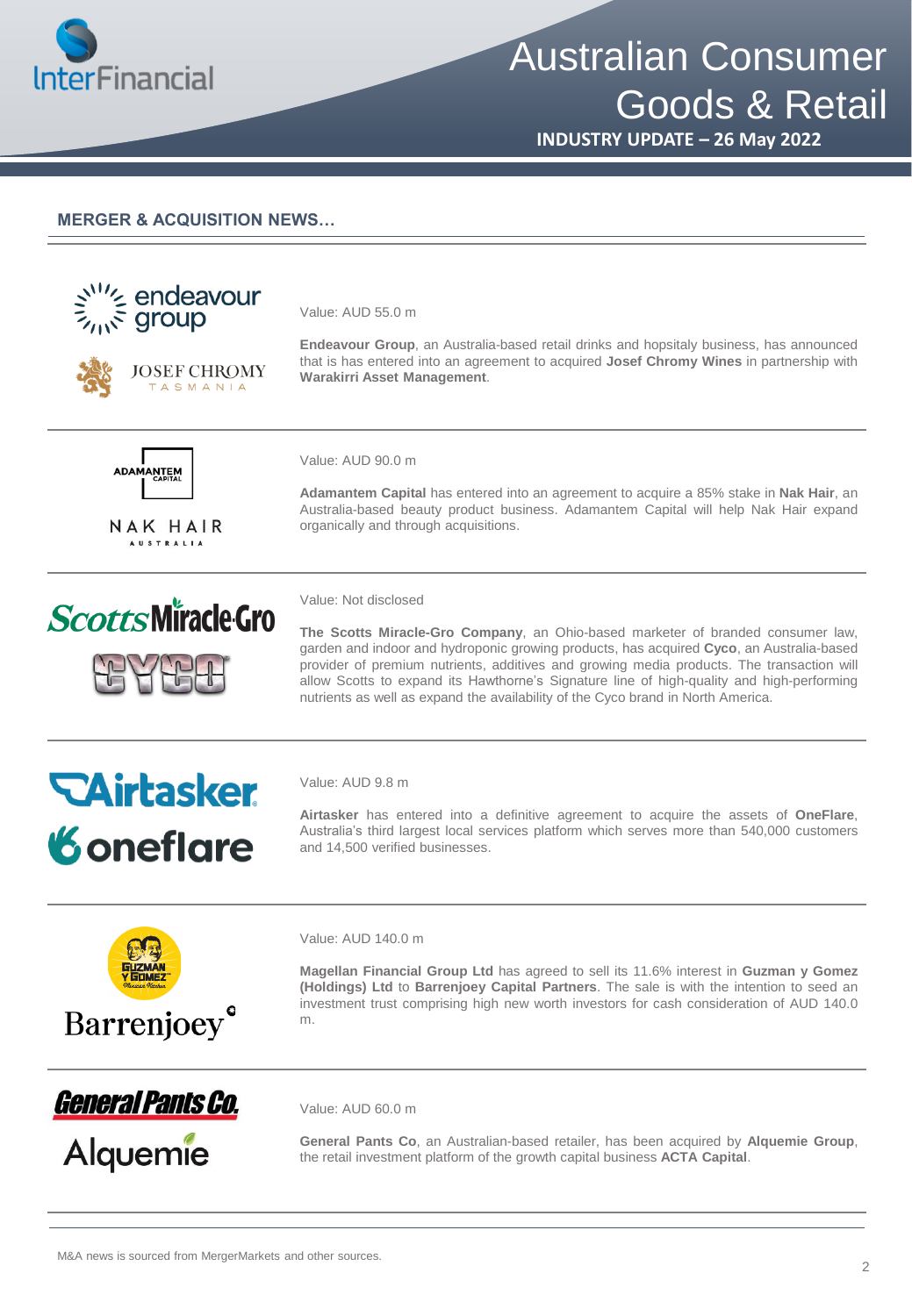

# Australian Consumer Goods & Retail

**INDUSTRY UPDATE – 26 May 2022**

#### **MERGER & ACQUISITION NEWS…**



Value: AUD 50.0 m

**28 by Sam Wood**, an Australia-based exercise and nutrition program, has been acquired by **myDNA**, a Melbourne, Australia-based genomics company.





Value: AUD 12.0 m

**Kelly & Co Hotels Group** has paid 12m to acquire the **Amble Inn**, an Australian pub asset.





Value: AUD 52.0 m

**Aquis Entertainment** has announced that it has signed a share purchase agreement with **Capital Leisure & Entertainment Pty Ltd**, which is owned and controlled by interests associated with the Oscars Group, for the sale of 100% of the shares in **Aquis Canberra**, which owns **Casion Canberra**.



Midway

Value: AUD 154.1 m

**Midway Limited**, an Australian forestry company, has signed an agreement to sell its existing 17,000 hectare plantation estate in south-west Victoria to **MEAG**. As part of the transaction, the MEAG has committed to invest an additional 200m for land purchases for the development of new hardwood plantations in south-west Victoria over the next 5 years.





Value: AUD 40.0 m

**Direct Group**, an Australia-based direct-to-consumer retail business, has received an AUD 40m investment from private equity firm **CPE Capital**.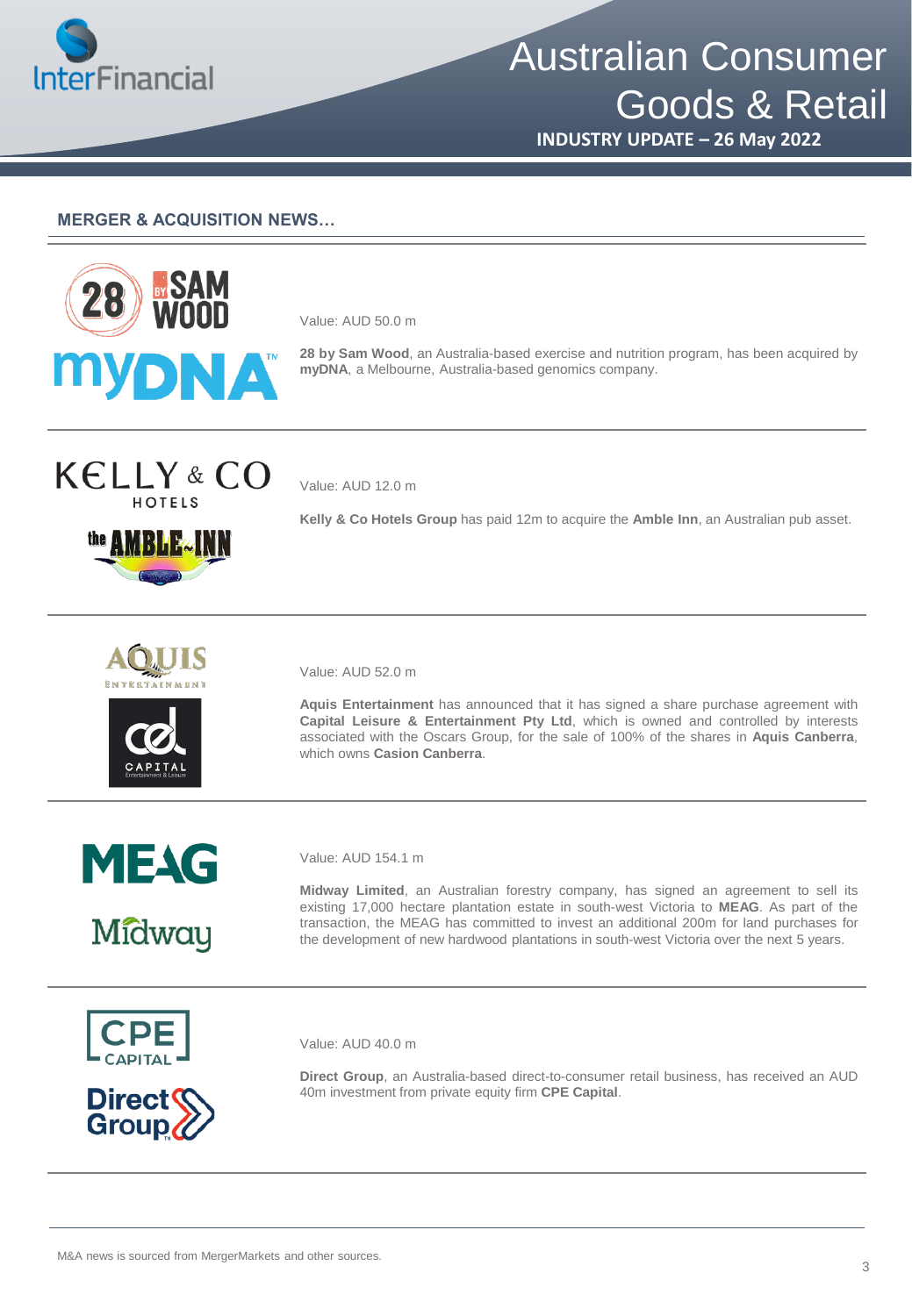

#### **RETAIL RUMOURS…**

- **Flight Centre Travel**, **Goldman Travel** and the **Spencer Group of Companies** have launched a new joint venture focused on premium and business travel.
- **Endeavour Group**, an Australian retail drinks and hospitality business, plans to acquire more hotel businesses. The AUD 13.8bn market cap company still sees opportunities on the market and will buy at reasonable valuations.
- **Treasury Wine Estates**, an Australia-based wine business, is seeking acquisitions in the champagne and sparkling wine category. The group is looking to grow its sparkling wine operations to fill gaps in its portfolio.
- **Solomon Lew**, an Australian billionaire, held talks to buy **David Jones**, an Australia-based department store business but ultimately walked away from the transaction.
- **Tattarang** has increased its stake in **Bega Cheese** to 10%. Tattarang paid AUD 15.0m for 3 million Bega shares to increase its stake from 9% to 10%.
- **Vittoria**, a family-owned, Australia-based coffee company, has received approaches from private equity groups.
- Private equity players may be eyeing **Webjet,** which has a market capitalisation of AUS 2.1bn, to capitalise on the post-pandemic travel recovery.
- **United Malt**, an Australia-based malt business, is evaluating acquisition opportunities. The group is eyeing opportunities to extend its geographic reach, product offering and/or customer base. It currently has market capitalization of USD 823m.
- **Public Hospitality Group**, an Australia-based pub owner, has abandoned plans to list on the ASX. The company controls a portfolio of 17 pubs worth around AUD 400m.
- **RLF AgTech**, an Australia-based technology-driven crop nutrition company, is in a position to consider acquisition opportunities following its listing on the ASX.
- **P Johnson**, a privately held Australian luxury tailoring company, welcomes approaches from potential investors and joint venture (JV) partners to back its global growth.
- **PETstock**, an Australia-based pet retailer, is subject to increasing speculation that it will be put up for sale. The company could be worth AUD 400m. It has 194 stores in Australia and New Zealand with 2,500 employees.
- **Tribe Breweries**, an Australia-based beer business, expects the smaller end of the craft beer segment to experience a wave of M&A activity. The rising packaging and transportation costs are likely to pressure brewers' margins and spark consolidation.
- **Anchorage Capital Partners** and possible others are still considering bids for **David Jones**, an Australia-based department store owner. **Allegro Funds** offered AUD 400m for the company but returned with a much lower bid after undertaking due diligence prompting David Jones' owner **Woolworths** to end talks.
- **Star Entertainment** shareholders are believed to have offered their stakes in the Australian casino owner to potential buyers. The potential divestment efforts could be a sign that Star is a takeover target.
- **Greenlit Brands** has launched a sale process for **Snooze**, an Australian mattress company. Snooze could sell for between AUD 100m and AUD 200m.
- **Casella Wines**, a family-owned, Australia-based wine business, is selling most of its vineyards in NSW and South Australia. The Casella family plans to use the proceeds to grow their wine brand portfolio and create new alcoholic beverage brands.
- **Send**, an Australia-based grocery delivery business, has entered administration. The company blamed the collapse on global factors that made raising funds more difficult.
- **SunPork** has attracted interest from **Roc Partners**. The company could be worth around AUD 800m.
- **Vitruvian**, an Australia-based maker of portable resistance home workout machines, will asses Series B needs towards the end of this year and could raise up to AUD 100m.